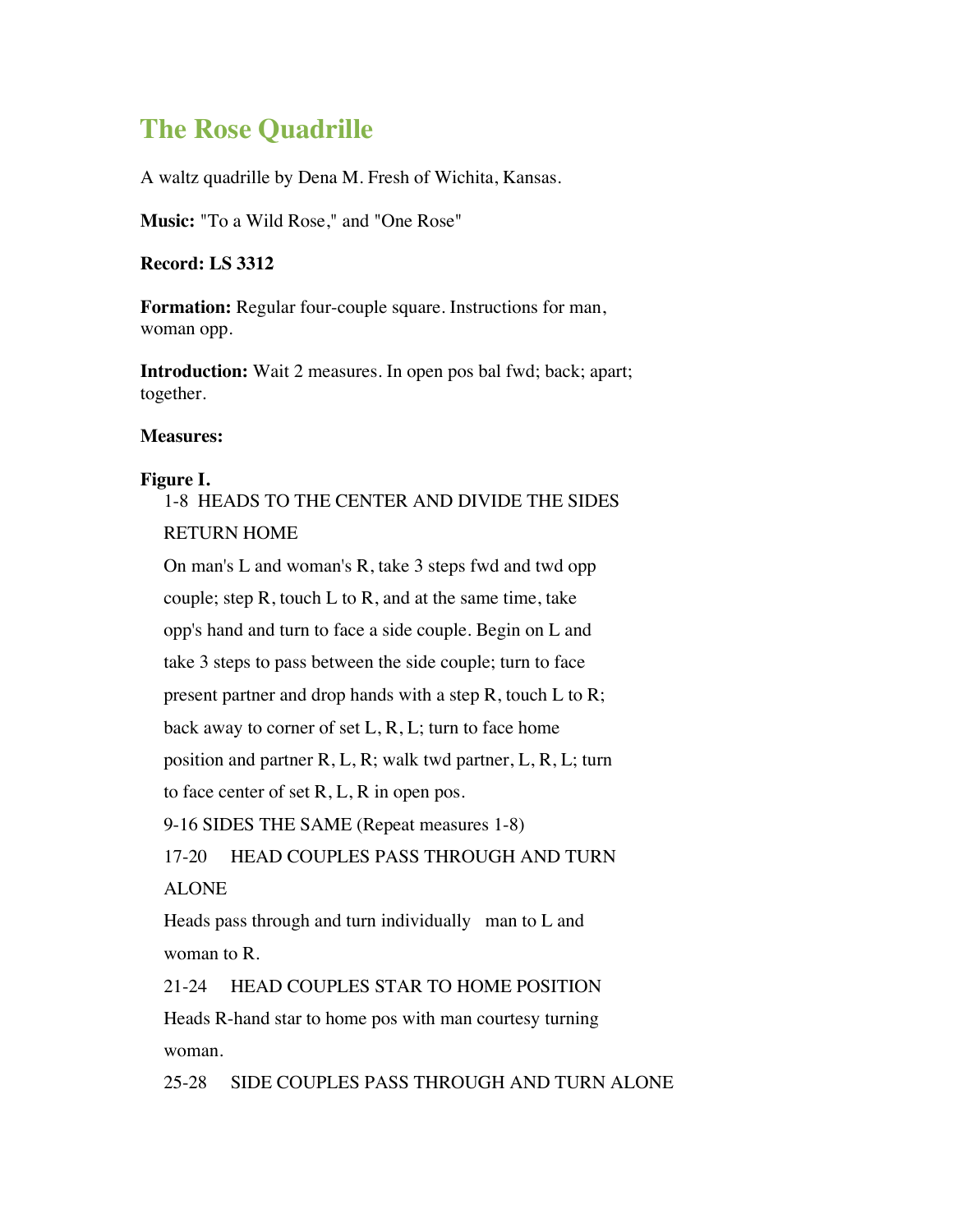Sides repeat measures 17-20.

29-32 SIDE COUPLES STAR TO HOME POSITION

Sides repeat measures 21-24.

#### **Figure II.**

#### 1-4 ALL FOUR MEN GO AROUND A LADY

All four men turn L-face and go around behind present partner and replace her corner man, beginning on L and taking 6 steps; step L, point R (for a quick bow); step R, touch L and face center of the set; (Meanwhile women bal  $R; L; R; L;$ 

#### 5-8 ALL FOUR LADIES GO AROUND A GENT

All ladies turn R-face and go around behind present partner and replace his corner lady, beginning on R and taking 6 steps; step R, point L (quick bow); step L touch R and face center of set. Man bal L; R; L; R.

9-16 REPEAT MEASURES 1-8 (Meet own partner in opp pos)

17-20 HEAD COUPLES FORWARD AND STAR THROUGH

Heads advance twd each other with steps; step, touch; star through; The star through is an exchange of places, done by advancing twd the other person, men extend R, women L, take hands and woman ducks under man's R arm and both turn 1/4 turn to end side-by-side in couple pos, man turning R-face, woman L-face.

21-24 HEAD COUPLES BALANCE FORWARD AND BACK AND STAR THROUGH

Heads bal fwd; bal back; star through; back up to home pos 3 steps.

25-28 SIDE COUPLES FORWARD AND STAR THROUGH (Repeat measures 17-20)

29-32 SIDE COUPLES BALANCE FORWARD AND BACK